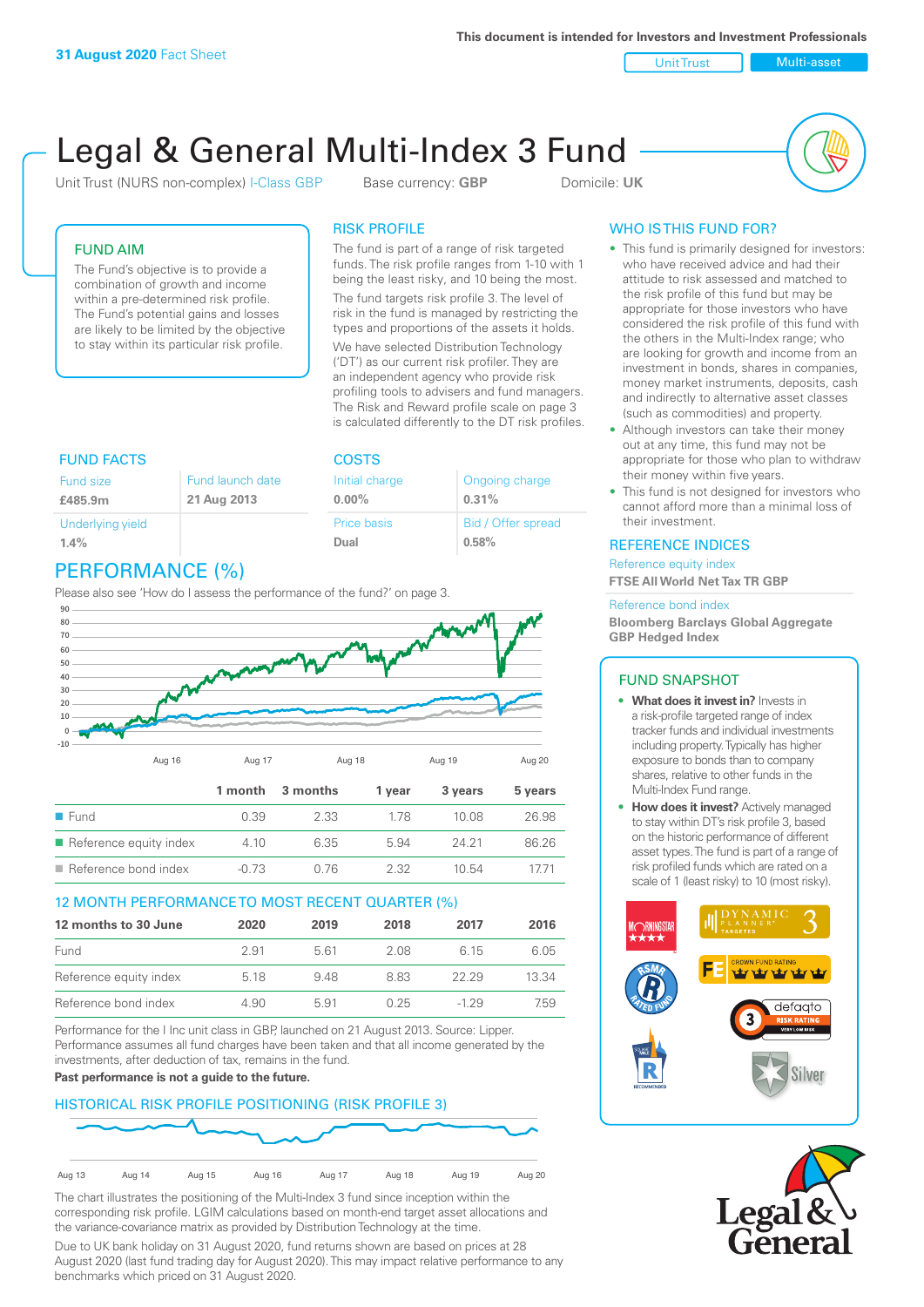# Legal & General Multi-Index 3 Fund

Unit Trust (NURS non-complex) I-Class GBP

# PORTFOLIO BREAKDOWN

All data source LGIM unless otherwise stated. Totals may not sum due to rounding.





## FUND MANAGERS

The fund managers have responsibility for managing the multi-index fund range. They are part of the Multi-Asset Funds (MAF) team in LGIM. This team focuses on designing and managing multi-asset funds that are tailored to match the specific objectives of various client types. The team sits within a wider Asset Allocation team which combines both depth of experience with a broad range of expertise from different fields, including fund management, investment consulting and risk management roles.

# TOP 10 HOLDINGS (%)

| Cash                                                   | 16.4 |
|--------------------------------------------------------|------|
| L&G Sterling Corporate Bond Index Fund                 | 10.3 |
| L&G Global Inflation Linked Bond Index Fund            | 8.4  |
| <b>LGIM Global Corporate Bond Fund</b>                 | 8.4  |
| L&G All Stocks Gilt Index Trust                        | 7.7  |
| L&G Short Dated Sterling Corporate Bond Index Fund     | 5.0  |
| L&G Emerging Markets Government Bond (US\$) Index Fund | 4.3  |
| L&G US Index Trust                                     | 4.1  |
| L&G UK Index Trust                                     | 4.0  |
| L&G High Income Trust                                  | 3.7  |

**Important:** Due to exceptional market conditions, spreads are currently volatile and may be higher than indicated. To see the latest spread visit www. legalandgeneral.com/chargesandfees